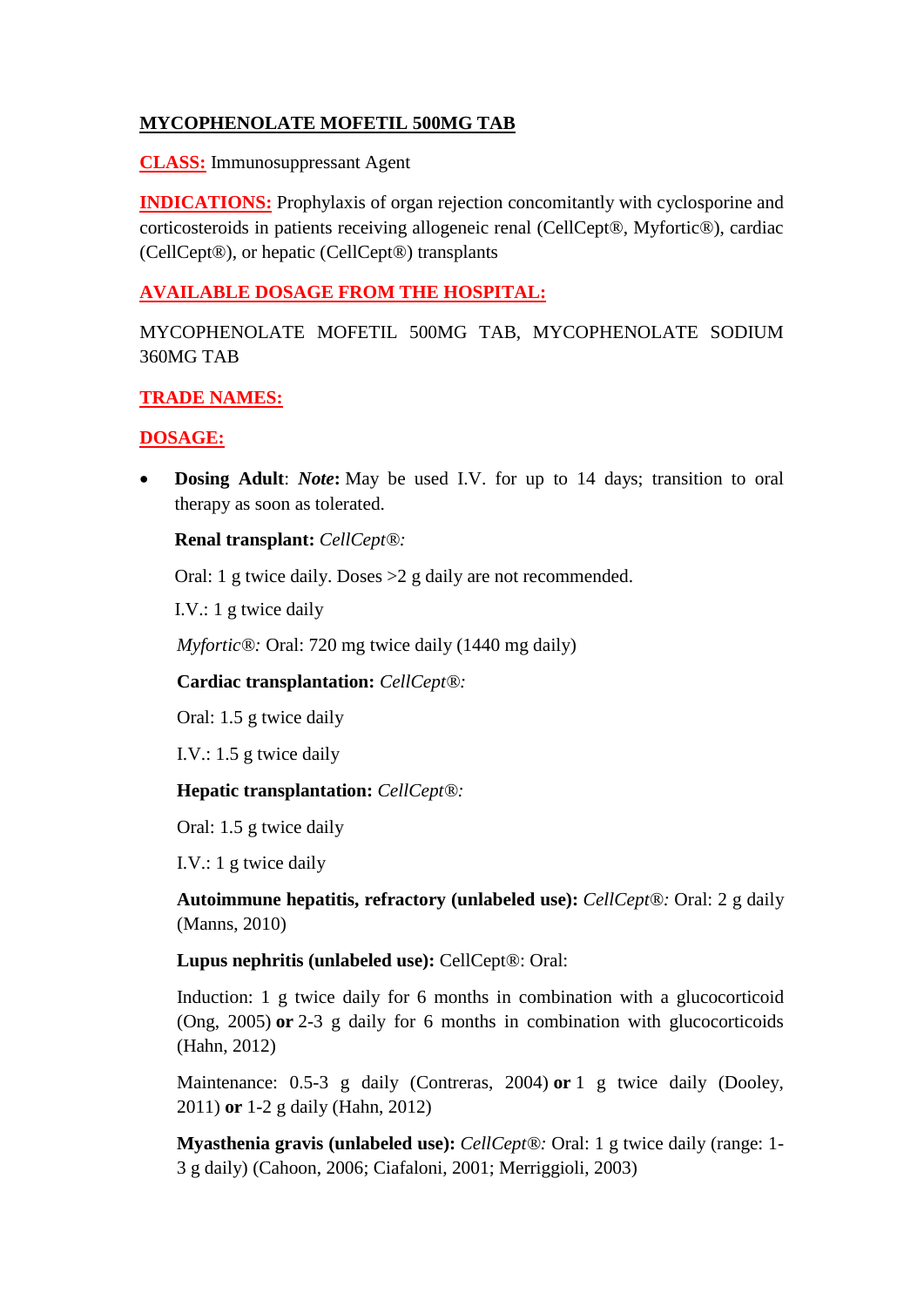**Psoriasis, moderate-to-severe (unlabeled use):** *CellCept®:* Oral: 2-3 g daily (Menter, 2009)

#### **Dosing: Geriatric**

Dosage is the same as younger patients, however, dosing should be cautious due to possibility of increased hepatic, renal, or cardiac dysfunction. Elderly patients may be at an increased risk of certain infections, gastrointestinal hemorrhage, and pulmonary edema, as compared to younger patients.

## **Dosing: Renal Impairment**

Renal transplant: GFR <25 mL/minute/1.73 m<sup>2</sup> in patients outside the immediate post-transplant period:

CellCept®: Doses of  $>1$  g administered twice daily should be avoided; patients should also be carefully observed; no dose adjustments are needed in renal transplant patients experiencing delayed graft function postoperatively

Myfortic®: No dose adjustments are needed in renal transplant patients experiencing delayed graft function postoperatively; however, monitor carefully for potential concentration dependent adverse events

Cardiac or liver transplant: No data available; mycophenolate may be used in cardiac or hepatic transplant patients with severe chronic renal impairment if the potential benefit outweighs the potential risk.

Hemodialysis: Not removed; supplemental dose is not necessary.

Peritoneal dialysis: Supplemental dose is not necessary.

## **Dosing: Hepatic Impairment**

No dosage adjustment is recommended for renal patients with severe hepatic parenchymal disease; however, it is not currently known whether dosage adjustments are necessary for hepatic disease with other etiologies.

# **Dosing: Adjustment for Toxicity**

Neutropenia (ANC <1.3 x  $10^3/\mu$ L): Dosing should be interrupted or the dose reduced, appropriate diagnostic tests performed and patients managed appropriately